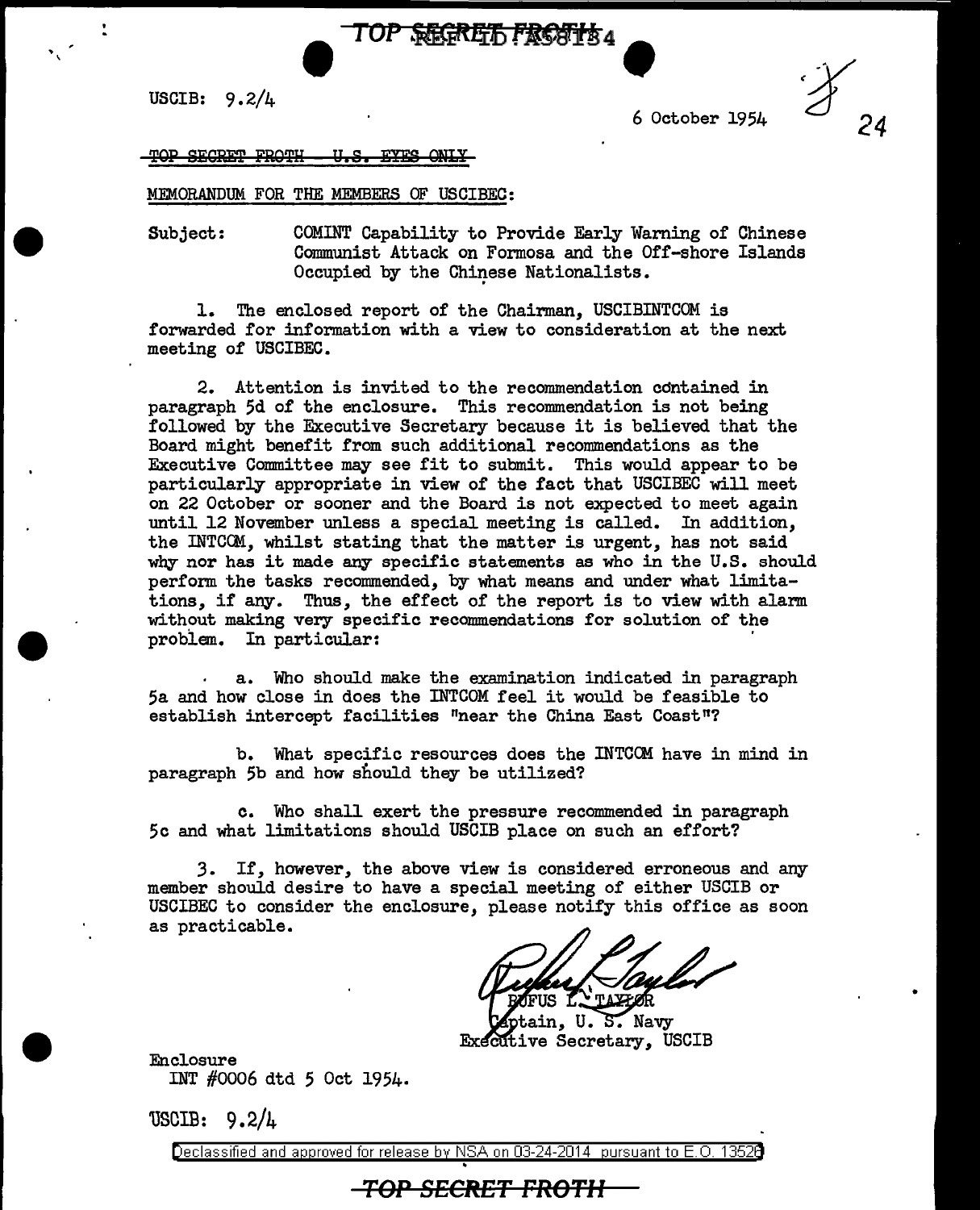INT 7/0006

5 October 1954

TOP SECRET FROTH <del>U.S. BYRS ONLY</del>

## MEMORANDUM FOR THE EXECUTIVE SECRETARY. USCIB

,

Ł

Subject: COlUNT Capability to Provide Early Warning of Chinese Communist Attack on Formosa and the Off-shore Islands Occupied by the Chinese Nationalists

REF TO SECRET STROTH

1. The USCIB Intelligence Committee convened at a special meeting on Friday. 24 September 1954 at the request of the CIA Member to consider the apove subject. The Committee reviewed the present USCIB intelligence requirements and assessed the National Security Agency's expressed capability to meet the requirements.

2. The Intelligence Committee agreed that the existing intelligence guidance provided on this subject is adequate. Under tho second priority USCIB Intelligence Objective, China is at present considered to be the number two priority country for COMINT effort and is so treated by NSA. The Intelligence Requirements under this objective of the USCIB Master Requirements List outline the COMINT information required by the USCIB intelligence agencies in order to estimate the Chinese Communist capabilities and intentions. Further, such supplementary detailed guidance for NSA as is required, is contained in the Information Requirements Lists and is provided routinely by consumer representatives located at NSA.

J. The NSA representative then outlined the extent und status of the current COMINT collection and production effort on the Chinese Communist problem. It was concluded that NSA is exploiting current Chinese Communist communications to the maximum extent feasible within existing resources, other requirements and technical limitations. The NSA representative provided the following estimate of current COMINT capabilities:

a. COMINT could probably detect CIIICOM preparations for an invasion of Formosa; however, COMINT capabilities of predicting actual commencement of hostile air operations would be slight.

b. COMINT probably cannot detect CHICOM preparations for an invasion of Quemoy.

c. COMINT might detect preparations for CHICOM invasion of the other off-shore islands.

Enclosure with USCIB 9.2/4 dtd 6 Oct 1954.

## **TOP SECRET FROTH**